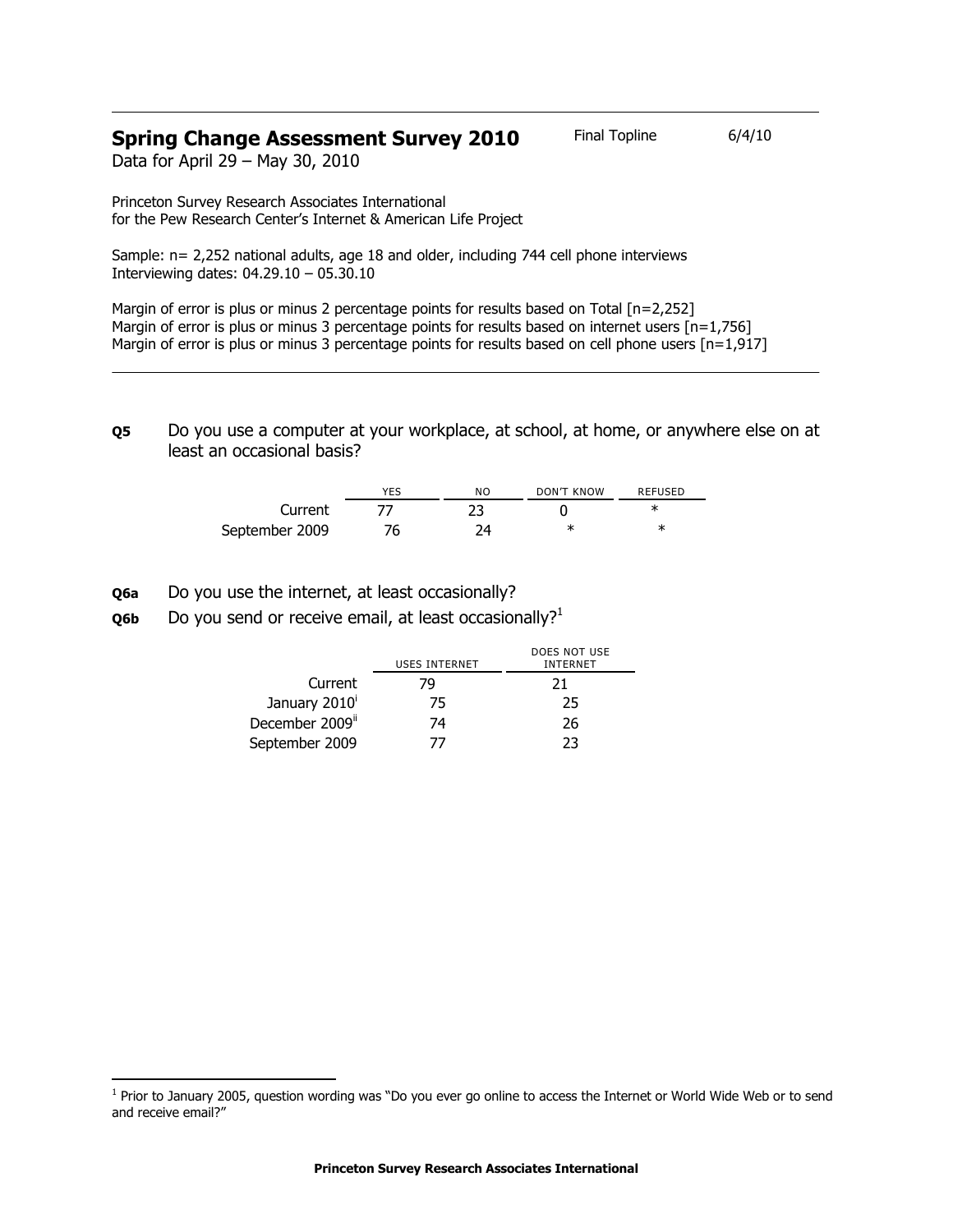### **Q7** Did you happen to use the internet YESTERDAY?<sup>2</sup>

Based on all internet users [N=1,756]

|                | YES, USED<br><b>INTERNET</b><br>YESTERDAY | NO, DID NOT USE<br><b>INTERNET</b><br>YESTERDAY | <b>DON'T KNOW</b> | <b>REFUSED</b> |
|----------------|-------------------------------------------|-------------------------------------------------|-------------------|----------------|
| Current        | 78                                        | 22                                              | $\ast$            |                |
| January 2010   |                                           | 27                                              | $\ast$            |                |
| December 2009  |                                           | 28                                              |                   | $\ast$         |
| September 2009 |                                           | 77                                              | $\ast$            | $\ast$         |

**Q8** About how often do you use the internet or email from … [INSERT IN ORDER] – several times a day, about once a day, 3-5 days a week, 1-2 days a week, every few weeks, less often or never $2^3$ 

Based on all internet users [N=1,756]

|         |                | <b>SEVERAL</b><br>TIMES A<br>DAY | <b>ABOUT</b><br>ONCE A<br>DAY | $3 - 5$<br>DAYS A<br>WEEK | $1 - 2$<br>DAYS A<br>WEEK | <b>EVERY</b><br><b>FEW</b><br><b>WEEKS</b> | <b>LESS</b><br><b>OFTEN</b> | <b>NEVER</b> | DON'T<br><b>KNOW</b> | <b>REFUSED</b> |
|---------|----------------|----------------------------------|-------------------------------|---------------------------|---------------------------|--------------------------------------------|-----------------------------|--------------|----------------------|----------------|
| a. Home |                |                                  |                               |                           |                           |                                            |                             |              |                      |                |
|         | Current        | 43                               | 21                            | 12                        | 11                        | 4                                          | 3                           | 6            | $\ast$               | $\ast$         |
|         | January 2010   | 40                               | 22                            | 14                        | 11                        | 3                                          | 4                           | 6            | $\ast$               | $\ast$         |
|         | December 2009  | 38                               | 21                            | 13                        | 13                        | 4                                          | 4                           | 6            | $\ast$               | $\ast$         |
|         | September 2009 | 37                               | 21                            | 13                        | 13                        | 4                                          | 4                           | 6            | $\ast$               | $\ast$         |
| b. Work |                |                                  |                               |                           |                           |                                            |                             |              |                      |                |
|         | Current        | 37                               | 8                             | 5                         | 4                         |                                            |                             | 43           | $\ast$               | $\ast$         |
|         | January 2010   | 35                               | 6                             | 3                         | 4                         |                                            |                             | 48           | $\ast$               | $\ast$         |
|         | December 2009  | 33                               | 6                             | 4                         | 3                         |                                            | 2                           | 49           | $\ast$               | $\ast$         |
|         | September 2009 | 34                               | ⇁                             | 4                         | 4                         | 2                                          | 3                           | 46           | $\ast$               | $\ast$         |
|         |                |                                  |                               |                           |                           |                                            |                             |              |                      |                |

#### **Q9** Does ANYONE in your household use the internet from home or send and receive email from home? $4$

Based on non-internet users [N=496]



## **Q9c** Did you EVER at some point use the internet or email, but have since stopped for some reason?

Based on non-internet users [N=496]



 2 Prior to January 2005, question wording was "Did you happen to go online or check your email **yesterday**?"

<sup>&</sup>lt;sup>3</sup> Beginning in July 2008, "Never" is offered as an explicitly read category. Prior to July 2008, it was a volunteered category.

<sup>&</sup>lt;sup>4</sup> Prior to January 2005, question wording was "Does anyone in your household go online from home to access the Internet or World Wide Web or to send and receive e-mail?"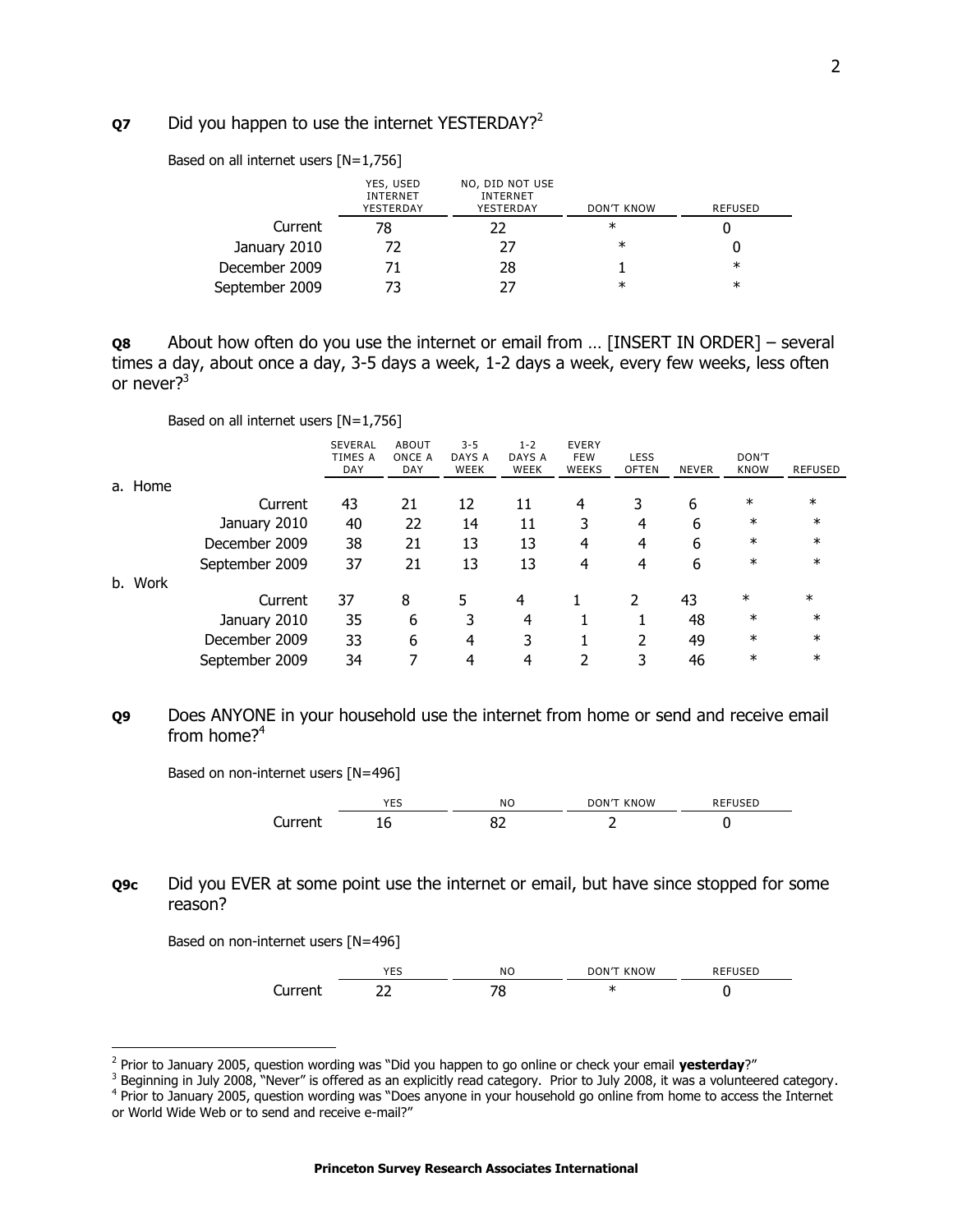# **Q9d** Would you like to start using the internet and email (again), or isn't that something you're interested in?

|      | <b>CURRENT</b> |                    | <b>APRIL 2009</b> | <b>DECEMBER</b><br>2007 <sup>5</sup> | MARCH/MAY<br>2002 |
|------|----------------|--------------------|-------------------|--------------------------------------|-------------------|
| $\%$ | 10             | Yes, interested    |                   |                                      | 14                |
|      | 89             | No, not interested | 86                | 89                                   | 84                |
|      |                | Don't know         |                   |                                      |                   |
|      |                | Refused            |                   | $- -$                                | $- -$             |

Based on non-internet users [N=496]

#### **Q9e** What is the MAIN reason you don't use the internet or email? [PRECODED OPEN-END]

|      | <b>CURRENT</b> |                                                       | <b>APRIL 2009</b> | <b>DECEMBER</b><br>2007 <sup>6</sup> | <b>JUNE 2005</b> |
|------|----------------|-------------------------------------------------------|-------------------|--------------------------------------|------------------|
| $\%$ | 31             | I'm just not interested                               | 22                | 33                                   | 32               |
|      |                |                                                       |                   |                                      |                  |
|      | 12             | Don't have a computer                                 | 5                 | 4                                    | n/a              |
|      | 10             | It's too expensive                                    | 10                | 7                                    | 5                |
|      | 9              | It is too difficult/frustrating                       |                   | 9                                    | 6                |
|      |                | I think it's a waste of time                          | 4                 |                                      | 3                |
|      | 6              | Don't have access                                     | 16                | 12                                   | 31               |
|      | 6              | I'm too busy/Just don't have the time                 | 4                 | 6                                    | 4                |
|      | 4              | Don't need it / Don't want it                         | 6                 | n/a                                  | n/a              |
|      | 4              | Too old to learn                                      | 2                 | 3                                    | n/a              |
|      | 2              | Just don't know how                                   |                   | 2                                    | n/a              |
|      | 2              | Physically unable (e.g. poor eyesight or<br>disabled) |                   | 3                                    | n/a              |
|      |                | Worried about computer viruses                        |                   |                                      | $\ast$           |
|      | $\ast$         | Worried about spam                                    |                   | $\ast$                               | n/a              |
|      | $\ast$         | Worried about spyware                                 |                   | $\ast$                               | $\ast$           |
|      | 0              | Worried about adware                                  |                   |                                      | $\ast$           |
|      | 5              | Other (SPECIFY)                                       | 13                | 9                                    | 14               |
|      |                | Don't know                                            | 2                 |                                      | 4                |
|      |                | Refused                                               | 4                 |                                      |                  |

Based on non-internet users [N=496]

<sup>–&</sup>lt;br><sup>5</sup> In December 2007, question was asked only of landline non-internet users [n=409].<br><sup>6</sup> In December 2007, question was asked only of landline non-internet users [n=409].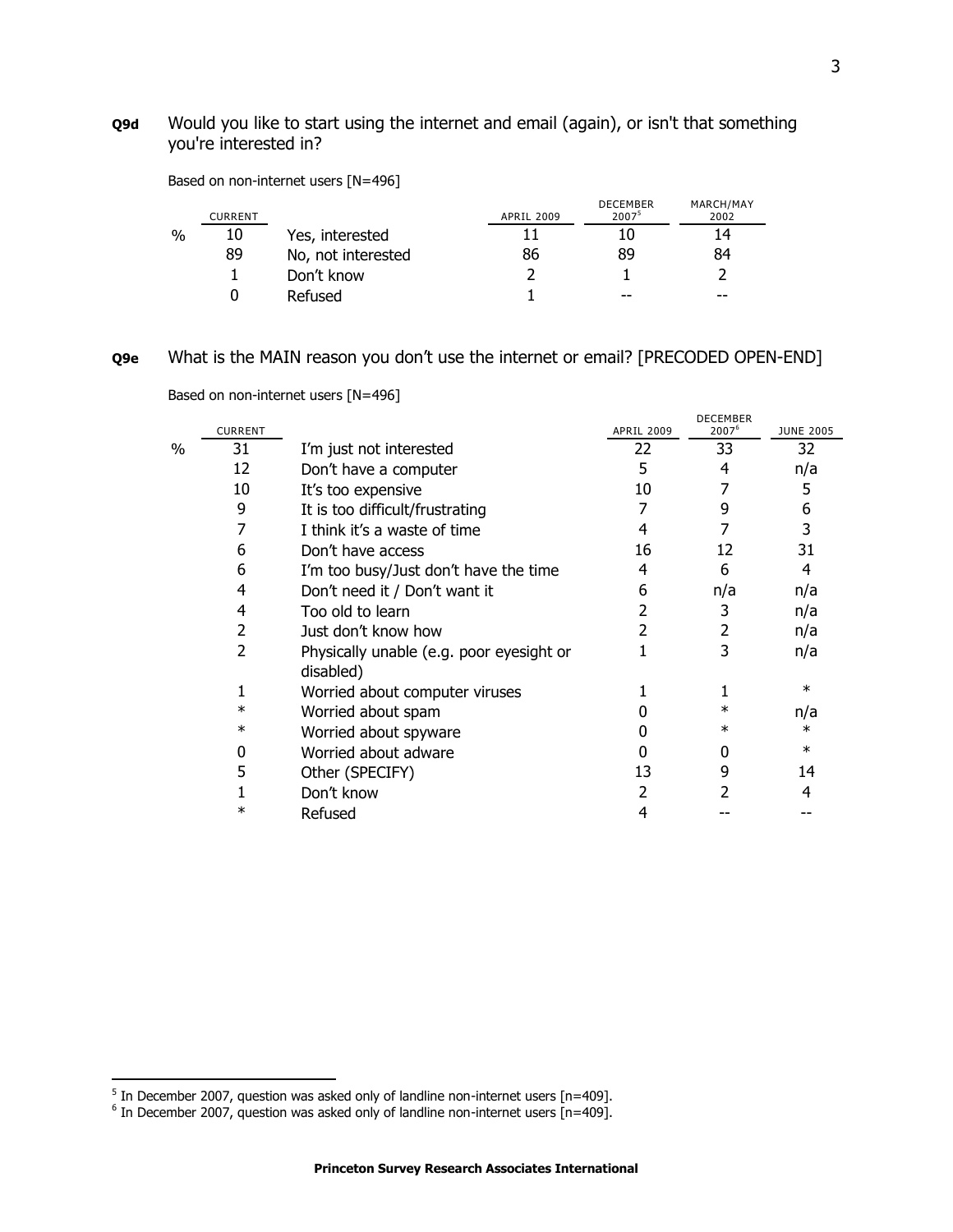**Q9f** If you wanted to start using the internet and email (again), do you feel that you know enough about computers and technology to be able to do that on your own, or would you need someone to help you?

Based on non-internet users [N=496]

|               | <b>CURRENT</b> |                                               |
|---------------|----------------|-----------------------------------------------|
| $\frac{0}{0}$ | 21             | Know enough to go online (again) on my own    |
|               | 61             | Would need someone to help me                 |
|               | 14             | Would not want to start using internet (VOL.) |
|               | 3              | Don't know                                    |
|               |                | Refused                                       |

**MODEMA** At home, do you connect to the internet through a dial-up telephone line, or do you have some other type of connection, such as a DSL-enabled phone line, a cable TV modem, a wireless connection, a fiber optic connection such as FIOS or a  $T-1$ ?<sup>7</sup>

|                     | DIAL-UP | TOTAL<br><b>HIGH</b><br>SPEED | ---------<br>DSL | ---------<br>CABLE<br><b>MODEM</b> | ---------<br>WIRELESS | ---------<br><b>FIBER</b><br>OPTIC <sup>8</sup> | ---------<br>$T-1$ | <b>OTHER</b> | DK | REF. |
|---------------------|---------|-------------------------------|------------------|------------------------------------|-----------------------|-------------------------------------------------|--------------------|--------------|----|------|
| Current $[N=1,659]$ |         | 86                            | 27               | 33                                 | 20                    |                                                 |                    |              |    |      |
| Jan 2010 [N=1,573]  |         | 88                            | 29               | 38                                 | 18                    |                                                 | ∗                  |              |    |      |
| Dec 2009 [N=1,582]  | 9       | 86                            | 28               | 37                                 |                       |                                                 |                    |              |    |      |
| Sept 2009 [N=1,584] |         | 87                            | 30               | 37                                 | 15                    | 4                                               | $\ast$             |              |    |      |

Based on those who use the internet from home

**Q30** Thinking about your high-speed internet service at home, do you subscribe to a basic broadband service, or do you pay extra for a premium service that promises faster speed?

Based on internet users who have high-speed internet at home

j

|      | <b>CURRENT</b> |                                              | JAN 2010    | APRIL 2009 | <b>MAY 2008</b>       |
|------|----------------|----------------------------------------------|-------------|------------|-----------------------|
| $\%$ | 51             | Subscribe to basic service                   | 49          | 53         | 54                    |
|      | 36             | Subscribe to premium service at higher price | 39          | 34         | 29                    |
|      | 12             | Don't know                                   |             | 10         | 16                    |
|      |                | Refused                                      |             |            | ∗                     |
|      | $[n=1,413]$    |                                              | $[n=1,376]$ |            | $[n=681]$ $[n=1,119]$ |

<sup>&</sup>lt;sup>7</sup> From September 2009 thru January 2010, the question asking about type of home internet connection (MODEM) was form split. MODEMA was asked of Form A respondents who use the internet from home. MODEMB was asked of Form B respondents who use the internet from home. Trend results shown here reflect combined MODEMA and MODEMB percentages. Form B respondents who answered "satellite," fixed wireless provider," or "other wireless such as an Aircard or cell phone" have been combined in the "Wireless" column in the table.

<sup>&</sup>lt;sup>8</sup> In Sept. 2007 and before, "Fiber optic connection" and "T-1 connection" were collapsed into one category. Percentage for "Fiber optic connection" reflects the combined "Fiber-optic/T-1" group.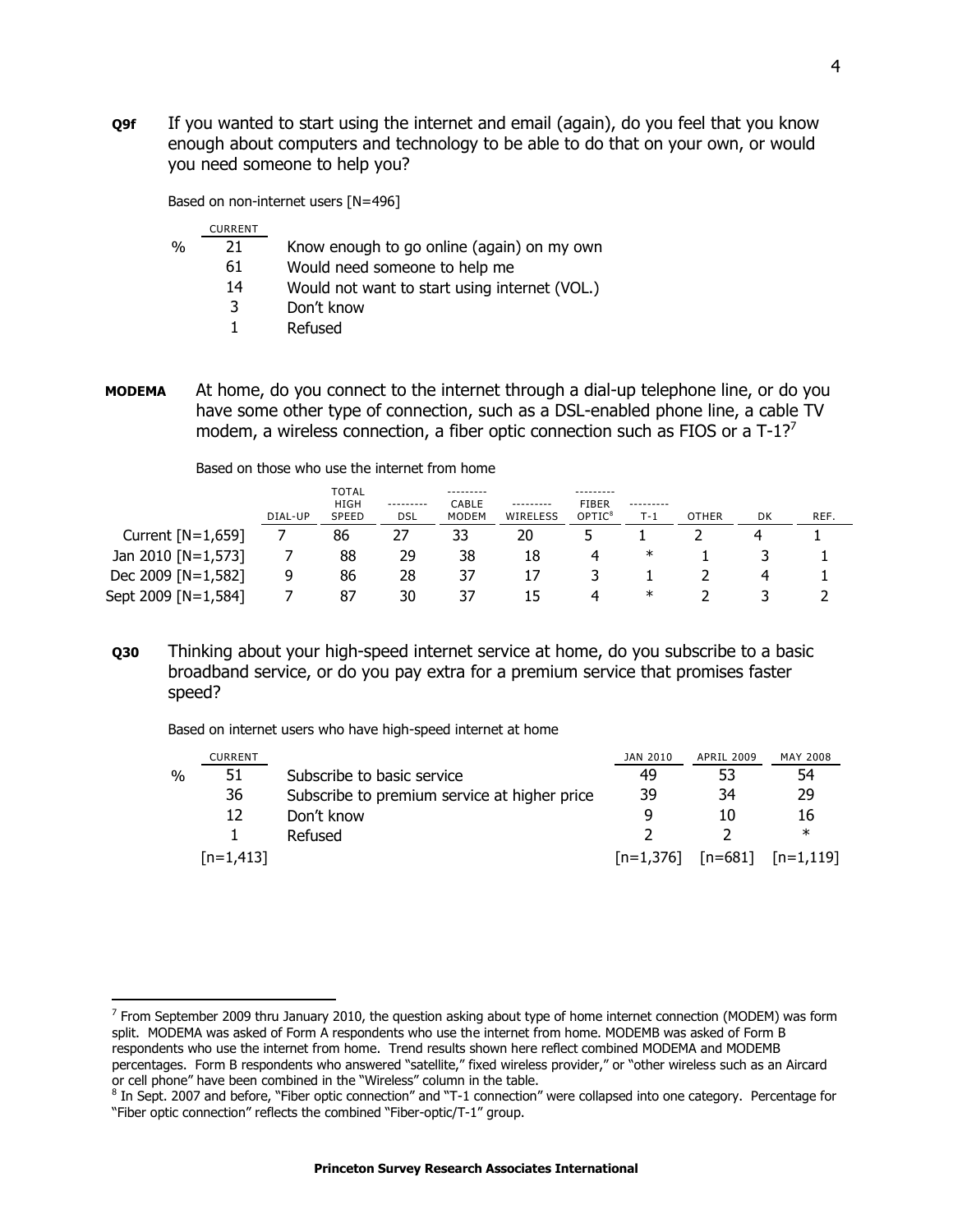**Q31** To the nearest dollar, about how much do you pay each month for internet access at home? If your internet access is combined with television or other services, I would like to know just the amount you pay for internet service.

|   |                |                                                         | APRIL             |             |                        |                 |                 |
|---|----------------|---------------------------------------------------------|-------------------|-------------|------------------------|-----------------|-----------------|
|   | <b>CURRENT</b> |                                                         | 2009 <sup>9</sup> | MAY 2008    | DEC 2005 <sup>10</sup> | <b>FEB 2004</b> | <b>OCT 2002</b> |
| % | 9              | \$20 or less                                            | 12                | 18          | 28                     | 29              | 31              |
|   | 35             | \$21-\$40                                               | 38                | 40          | 33                     | 40              | 37              |
|   | 20             | \$41-\$60                                               | 19                | 14          | 13                     | 14              | 8               |
|   | 3              | \$61-\$80                                               | 3                 | 1           |                        |                 | $\ast$          |
|   | 2              | Over \$80                                               | 3                 | $\ast$      |                        | 3               | $\ast$          |
|   | 4              | Nothing/Do not pay/Get<br>access through work or school | 3                 | 3           | 6                      |                 | 9               |
|   | 25             | Don't know                                              | 20                | 24          | 18                     | 11              | 14              |
|   | 3              | Refused                                                 | 2                 |             |                        |                 |                 |
|   | $[n=1,659]$    |                                                         | $[n=817]$         | $[n=1,463]$ | $[n=1,715]$            | $[n=1,241]$     | $[n=912]$       |

Based on those who use the internet from home

## **Q32** Would you LIKE to have a faster, "broadband" connection, or isn't that something you're interested in?

Based on those who have dial-up at home

|   | <b>CURRENT</b> |                    | APRIL<br>$2009^{11}$ | <b>MAY 2008</b> | <b>DECEMBER</b><br>2005 | FEBRUARY<br>2004 | <b>OCTOBER</b><br>2002 |
|---|----------------|--------------------|----------------------|-----------------|-------------------------|------------------|------------------------|
| % | 40             | Yes, interested    | 38                   | 36              | 39                      | 40               | 38                     |
|   | 58             | No, not interested | 58                   | 62              | 60                      | 58               | 57                     |
|   |                | Don't know         |                      |                 |                         |                  |                        |
|   | 0              | Refused            |                      | $- -$           | $- -$                   | $- -$            | --                     |
|   | $[n=140]$      |                    | rn=921               | [n=249]         | [n=633]                 | $[n=689]$        | [n=661]                |

**Q33** Do you think that expanding affordable high-speed internet access to everyone in the country should be a top priority for the federal government, important but a lower priority, not too important, or should it not be done?

|      | <b>CURRENT</b> |                                 |
|------|----------------|---------------------------------|
| $\%$ | 11             | A top priority                  |
|      | 30             | Important, but a lower priority |
|      | 27             | Not too important               |
|      | 26             | Should not be done              |
|      | 6              | Don't know                      |
|      |                | Refused                         |

-

 $9$  In April 2009, question was asked only of Form B who use internet from home [N=817].

 $10$  In December 2005, the question was based on all internet users [N=1,931]. Results shown here are recalculated to reflect just those who use the internet from home [N=1,715].

 $11$  In April 2009, question was asked only of Form B who have dial-up at home [N=92].